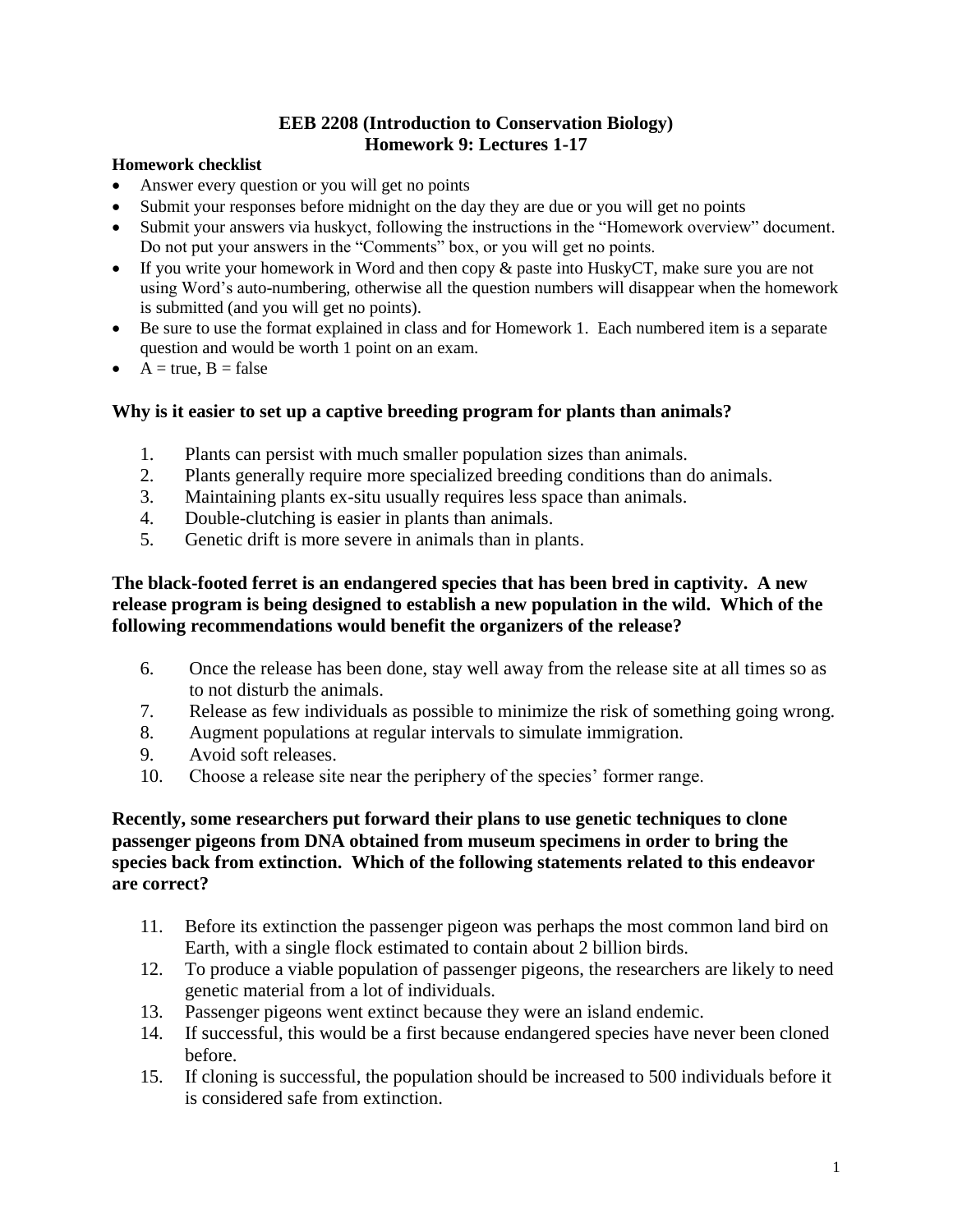### **Which of the following statements about the global reserve network are accurate? (3 points)**

- 16. About 4% of the world's land surface is strictly protected.
- 17. Marine reserves cover a greater area than terrestrial reserves.
- 18. The rate at which additional land is protected has slowed considerably in the past few decades.
- 19. In the U.S., all marine protected areas exclude activities such as fishing, oil extraction and recreational boating in order to protect biodiversity.
- 20. One advantage of captive breeding over the creation of reserves is the reduced cost.

## **Which of the following statements about the effective population size are true?**

- 21. It is usually 2-3 times greater than the census population size.
- 22. It is a theoretical measure of how many individuals contribute their genes to future generations.
- 23. It is affected by the sex ratio, population size fluctuations, and reproductive variation.
- 24. The smaller the effective population size the smaller the risk of inbreeding.
- 25. It can be used to estimate the rate at which species richness declines.

## **Which of the following statements correctly links a concept with an appropriate example? (3 points)**

- 26. Humans are a keystone species.
- 27. Pandas are flagship species.
- 28. Beavers are ecosystem engineers.
- 29. Sea turtles are a type of by-catch.
- 30. Because albatross are long-lived species even small reductions in their reproductive rates make them vulnerable to extinction.

### **31. Give an example of each of the following. Examples must be individual species, rather than references to groups of species. (5 points)**

- a) A species that has been the subject of a PVA:
- b) A species that has been the subject of a captive breeding program:
- c) A species that has suffered from the effects of inbreeding:
- d) A species that has undergone seriously population decline due to an invasive species:
- e) A species that has undergone seriously population decline due to by disease:

### **32. Golden lion tamarins have been bred in captivity, and since 1984 conservation biologists have been releasing them into the wild. Describe four distinct things that could be done to improve the success of the release program. (4 points)**